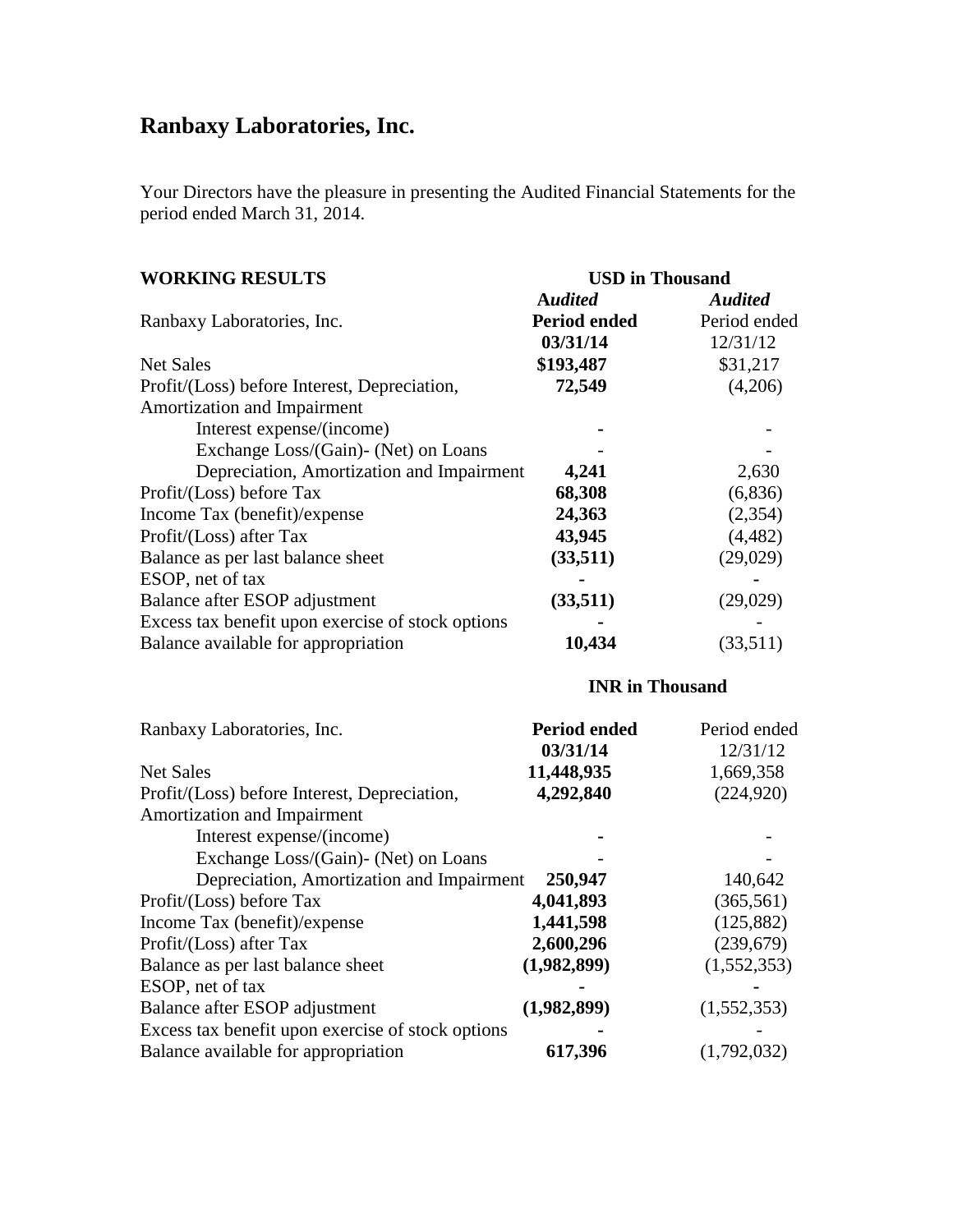# **Net Revenue**

The Company recorded sales of \$193.4 [INR 11,444] million, driven by the sales of branded product *Absorica* which was introduced in November 2012. During the past fifteen (15) months, *Absorica* has reached \$165.5 [INR 9,793] million in revenue, net of \$56.2 [3,325] million in coupons and capturing 22% market-share offset by the decline in sales of Topical products. Topical sales contributed \$22.1 [INR 1,308] million during the fifteen (15) months ended March 31, 2014.

During the quarterly sales, *Absorica* jumped 93% to \$56.5 [INR 3,325] million in Q514 compared to the average quarterly sales of \$29.3 [INR 1,734] million in 2013.

# **Selling, General and Administrative Expense**

Selling, General and Administrative expense increased \$53.4 [INR 3,160] million (excluding I/C impact) resulting from an increase in spending for a DOJ fee, marketing and promotional expenditures as well as legal and promotional fees pertaining to the following:

- 1.) \$26.1 [INR 1,544] million fee paid in May 2013 associated with settlement agreement with Department of Justice (DOJ).
- 2.) \$15.6 million [INR 923] increase in sales force expenses to promote Absorica with physicians.
- 3.) \$7.5 [INR 444] million increases in legal and professional and regulatory filing fees partially contributed by a \$2.3 [INR 136] million credit in Q212 from Versa Pharm Inc. associated with the iPledge Program.
- 4.) \$6.0 [INR 355] million settlement fee and legal expenditures associated with the Louisiana court.

# **Depreciation, Amortization and Impairment**

Depreciation, amortization and impairment increased \$0.3 [INR 18] million during fifth quarter of 2014, largely due to amortization expense, or \$0.3 [INR 18] million per quarter for amortization expense of \$250 [INR 14,793] K per quarter for Cipher milestone payment of \$10 [INR 592] million on reaching a sales target for branded drug *Absorica* and amortization expense of \$50 [INR 2,959] K per quarter, or \$1.0 [INR 59] million for license and distribution rights to sell *Desvenlafaxine*, an antidepressant medication, over a period of five years.

# **Reclassifications**

Certain reclassifications have been made in the Directors' financial statements of prior period to confirm to the classifications used in the current year. These changes had no impact on previously reported net income or stockholders' equity.

# **Dividend**

No dividends have been declared for the quarter ended March 31, 2014.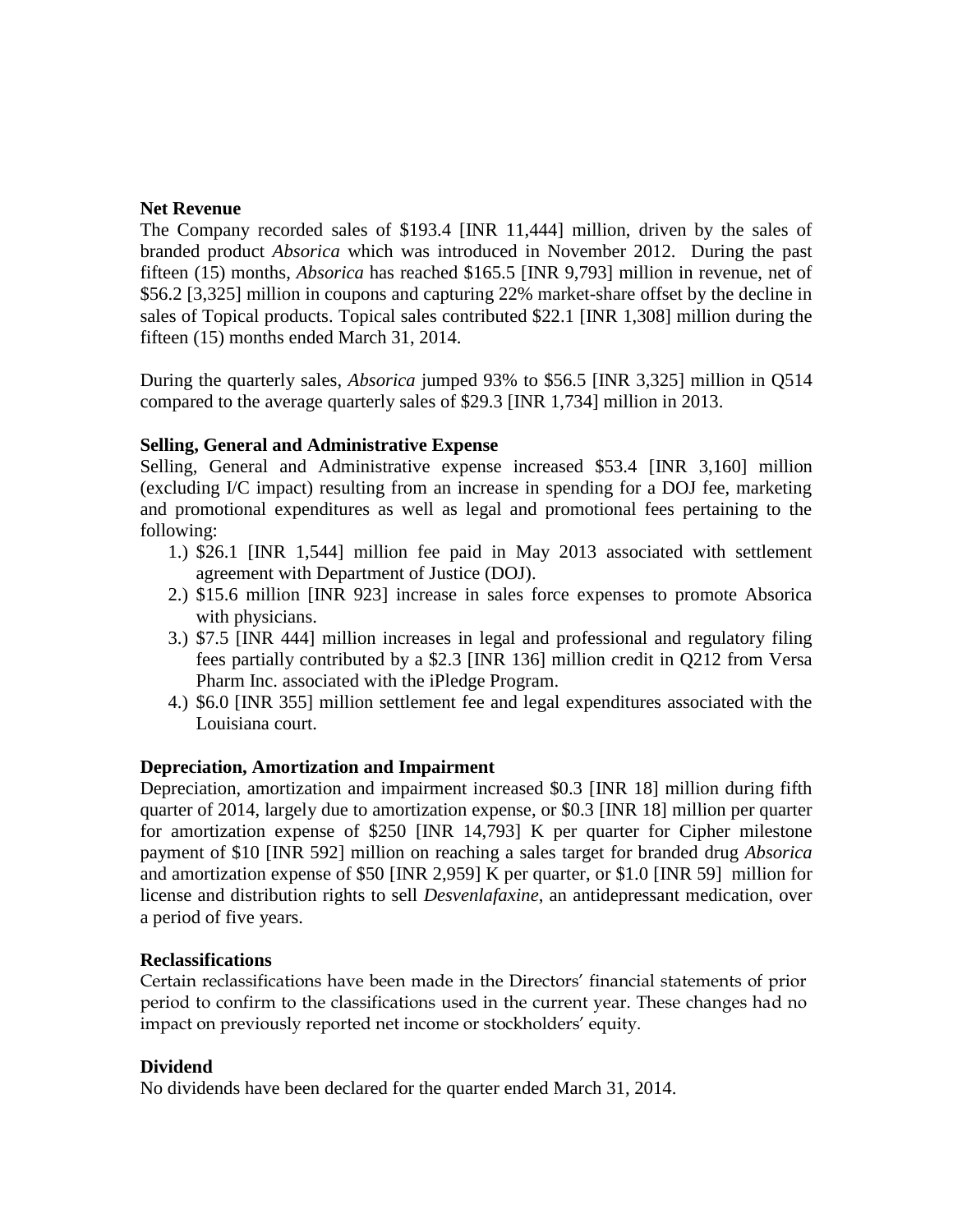# **Changes in Capital Structure**

There were no changes to the Company's capital structure during the fifteen (15) months ended March 31, 2014.

## **Directors**

The Board constitutes of: Venkat Krishnan, and John P. Reilly.

## **Acknowledgement**

The Directors commend the continued commitment and dedication of employees at all levels. The Directors also wish to acknowledge with thanks, all other stakeholders for their valuable sustained support and encouragement and look forward to receiving similar support and encouragement in the years ahead.

Sd/- **Director** 

Dated: 19 May 2014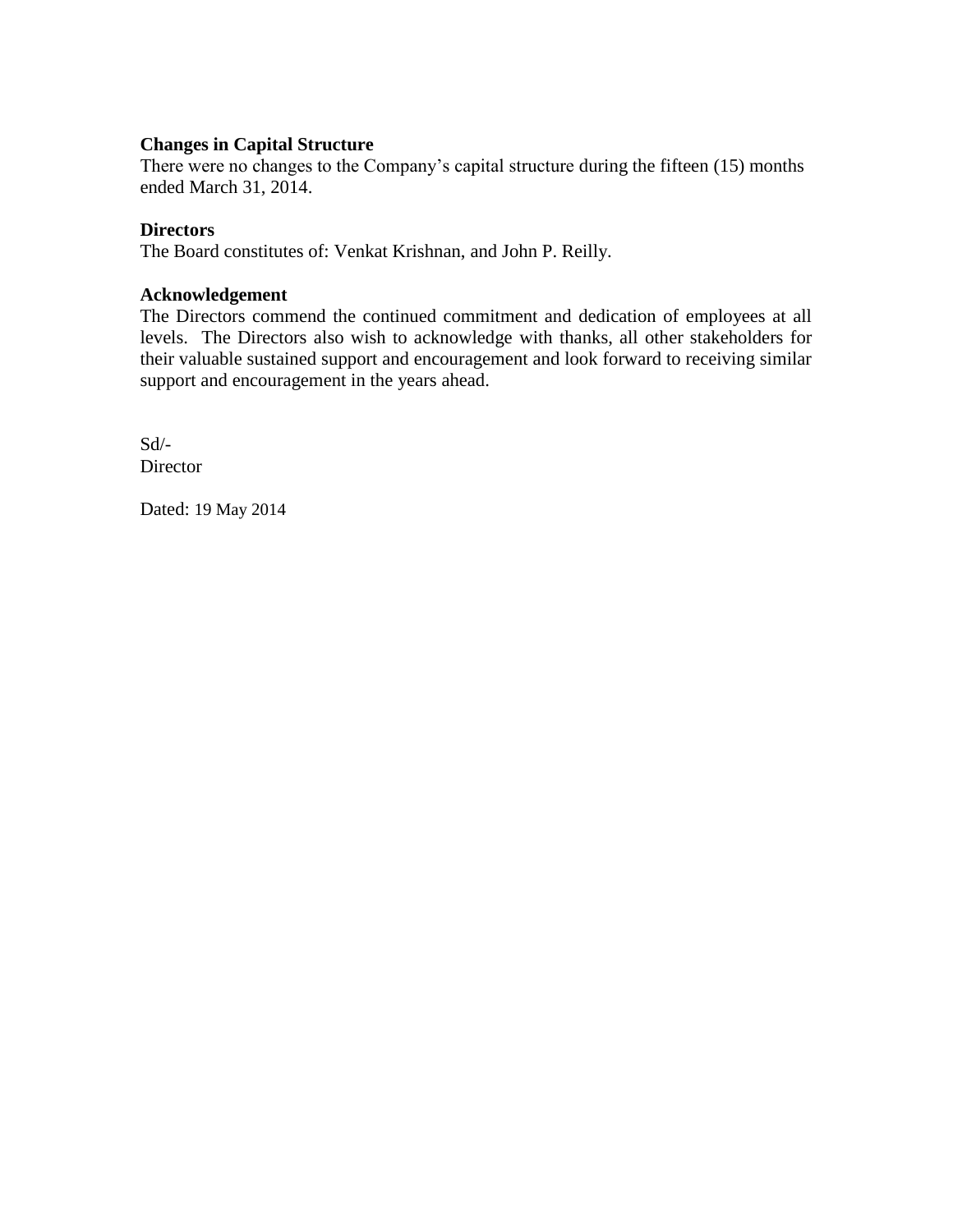# **RANBAXY LABORATORIES INC.**

Financial Statements

March 31, 2014 and December 31, 2012

(With Independent Auditors' Report Thereon)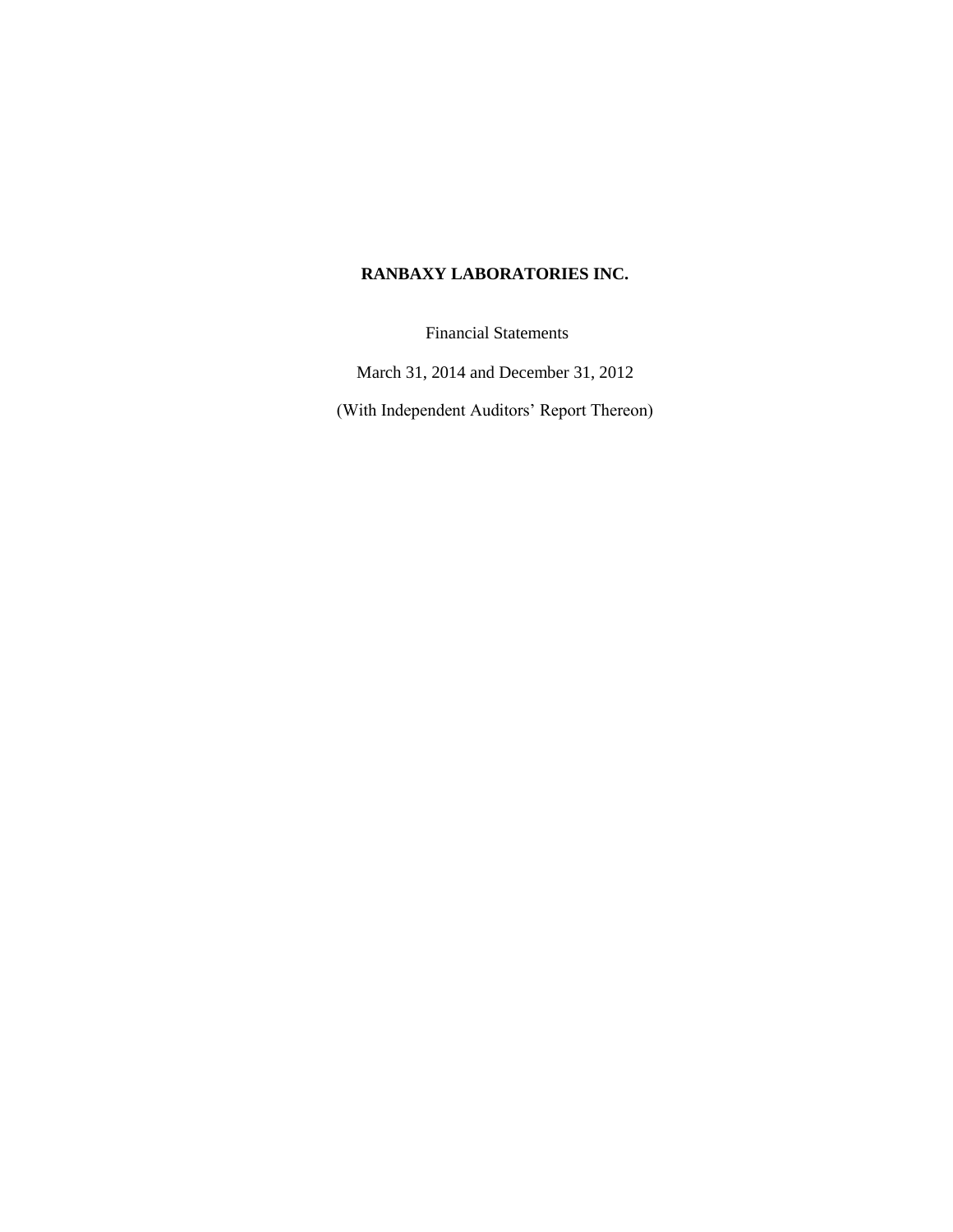## **Independent Auditors' Report**

To

The Board of Directors Ranbaxy Laboratories Limited

At your request, we have audited the accompanying special purpose financial statements ("referred to as financial statements') of Ranbaxy Laboratories Inc. ('the Company') which comprises the Balance Sheet as at March 31, 2014 and December 31, 2012, the related Statement of Operations for the period then ended and notes, comprising a summary of significant accounting policies and certain other explanatory information to the financial statements.

## **Management's Responsibility for the Financial Statements**

Management is responsible for the preparation of these financial statements in accordance with the "basis of accounting' as described in note 1(b) of theses financial statements and for such internal control as management determines is necessary to enable the preparation of financial statements that are free from material misstatement, whether due to fraud or error.

## **Auditors' Responsibility**

Our responsibility is to express an opinion on these financial statements based on our audit. We conducted our audit in accordance with International Standards on Auditing. Those standards require that we comply with ethical requirements and plan and perform the audit to obtain reasonable assurance about whether financial statements are free from material misstatement.

An audit involves performing procedures to obtain audit evidence about the amounts and disclosures in the financial statements. The procedures selected depend on our judgment, including the assessment of the risks of material misstatement of the financial statements, whether due to fraud or error. In making those risk assessments, we consider internal controls relevant to the entity's preparation of the financial statements in order to design audit procedures that are appropriate in the circumstances, but not for the purpose of expressing an opinion on the effectiveness of the entity's internal control. An audit also includes evaluating the appropriateness of accounting policies used and the reasonableness of accounting estimates made by management, as well as evaluating the overall presentation of the financial statements.

We believe that the audit evidence we have obtained is sufficient and appropriate to provide a basis for our audit opinion.

## **Opinion**

In our opinion, the financial statements referred to above are prepared, in all material respects, in accordance with the "basis of accounting" as described in note 1(b) of these financial statements.

## **Emphasis of matter**

Without qualifying our opinion, we draw attention to note 4 of the financial statements which explains that pursuant to change during the current period with regard to presentation of expense towards patient voucher, the previous year amounts have been restated wherein an amount of USD 5,789,334 [INR 309,590,053] has been netted off from net sales with a corresponding adjustment to selling, general and administration expenses. This restatement has no impact on the net loss in the previous year and on the retained earnings as at the end of previous year.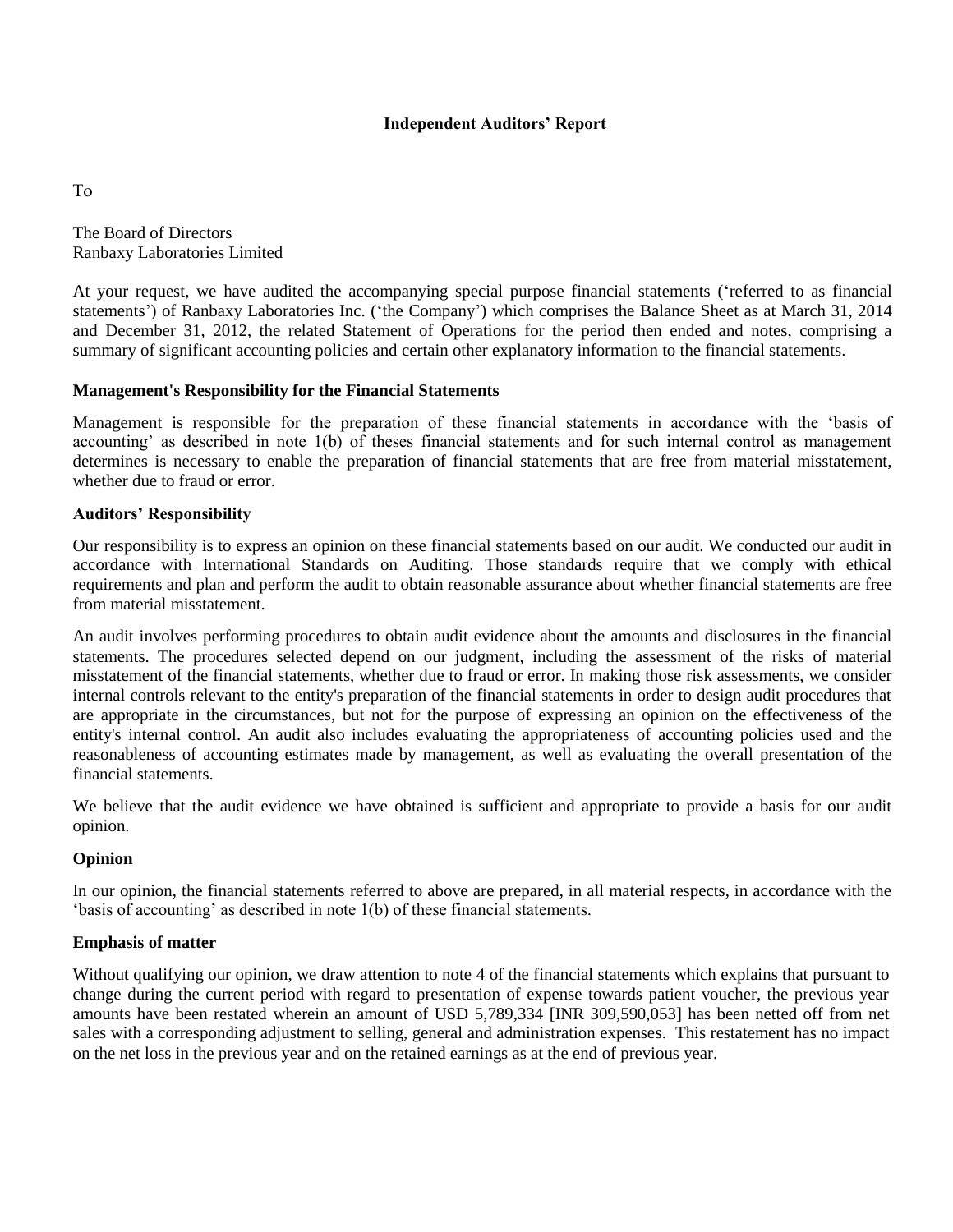# **Basis of Accounting and restriction on use and distribution**

Without modifying our opinion, we draw attention to note 1(b) to the financial statements which describes the 'basis of accounting" and that these financial statements are prepared for the limited purpose of the information and use of the Board of Directors of Ranbaxy Laboratories Limited ("the intermediate holding company") within India. Accordingly, the Company has not presented all of the disclosures including Statement of Cash Flows, and Statement of Changes in Stockholders "Equity and Comprehensive Income/Loss that are required to present fairly the financial statements in conformity with U.S. generally accepted accounting principles. As a result, these financial statements will not be suitable for another purpose. Our report is intended solely for the Board of Directors of Ranbaxy Laboratories Limited and should not be used or distributed to any other party.

> *For* **B S R & Co. LLP** *Chartered Accountants* Registered No.:101248W

**Pravin Tulsyan** Date: 19 May 2014 Membership No.:108044

Place: Gurgaon, India *Partner*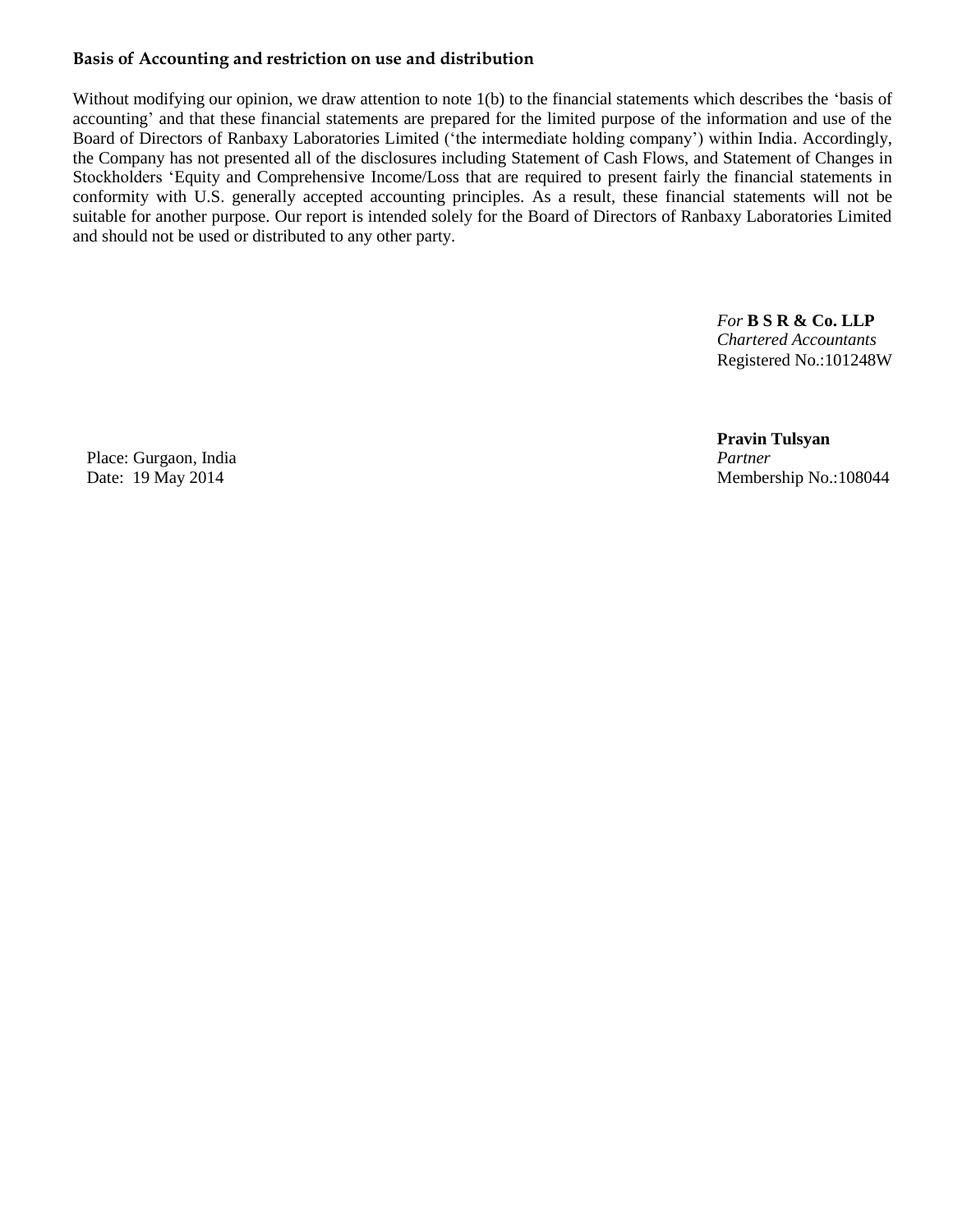# **RANBAXY LABORATORIES INC. Balance Sheet**

## March 31 2014 and December 31, 2012 (All amount in United States dollars, unless otherwise stated)

|                                                                                                                                         | <b>March</b><br>31, 2014 | <b>December</b><br>31, 2012 |
|-----------------------------------------------------------------------------------------------------------------------------------------|--------------------------|-----------------------------|
| <b>ASSETS</b>                                                                                                                           |                          |                             |
| <b>Current assets:</b>                                                                                                                  |                          |                             |
| Trade accounts receivable, net                                                                                                          | 38,690,324               | 4,055,174                   |
| Due from related parties                                                                                                                |                          | 24,133                      |
| Inventories                                                                                                                             | 5,443,971                | 2,879,748                   |
| Other current assets                                                                                                                    | 1,436,023                | 2,723,269                   |
| Deferred tax assets                                                                                                                     | 1,182,424                | 1,419,815                   |
| <b>Total current assets</b>                                                                                                             | 46,752,742               | 11,102,139                  |
| Property, plant and equipment, net                                                                                                      | 633                      | 880                         |
| Intangible assets, net                                                                                                                  | 31,482,378               | 25,722,782                  |
| Due from related parties (Refer to note 5 and note 7)                                                                                   | 129,764,832              | 302,312,798                 |
| Deferred tax assets                                                                                                                     | 5,350,524                | 2,942,829                   |
| Other assets                                                                                                                            |                          | 10,000                      |
| <b>Total assets</b>                                                                                                                     | \$213,351,109            | \$342,091,428               |
| <b>LIABILITIES AND STOCKHOLDERS' EQUITY</b><br><b>Current liabilities:</b>                                                              |                          |                             |
| Trade accounts payable                                                                                                                  | 3,867,270                | 3,282,845                   |
| Accrued expenses and other current liabilities                                                                                          | 24,246,964               | 7,782,667                   |
| Allowances for sales return                                                                                                             | 5,064,470                | 4,339,087                   |
| Due to related parties (Refer to note 5)                                                                                                | 5,080,856                |                             |
|                                                                                                                                         | 38,259,560               | 15,404,599                  |
| <b>Total current liabilities</b>                                                                                                        |                          |                             |
| Due to related parties (Refer to note 5 and note 7)                                                                                     | 134,536,158              | 329,866,676                 |
| Other liabilities                                                                                                                       | 83,947                   | 303,462                     |
| <b>Total liabilities</b>                                                                                                                | 172,879,665              | 345,574,737                 |
| <b>Stockholders' equity</b>                                                                                                             |                          |                             |
| Common Stock, USD 1 Par value, Authorized 100 shares;<br>issued and outstanding 10 shares as at March 31, 2014<br>and December 31, 2012 | 10                       | 10                          |
| Additional paid in capital (Refer to note 6)                                                                                            | 30,036,671               | 30,027,329                  |
| Retained earnings                                                                                                                       | 10,434,763               | (33,510,648)                |
| <b>Total stockholders' equity</b>                                                                                                       | 40,471,444               | (3,483,309)                 |
| Total liabilities and stockholders' equity                                                                                              | \$213,351,109            | \$342,091,428               |
| والمستحققة والملائمة ومهوما واستنصف وسيور                                                                                               |                          |                             |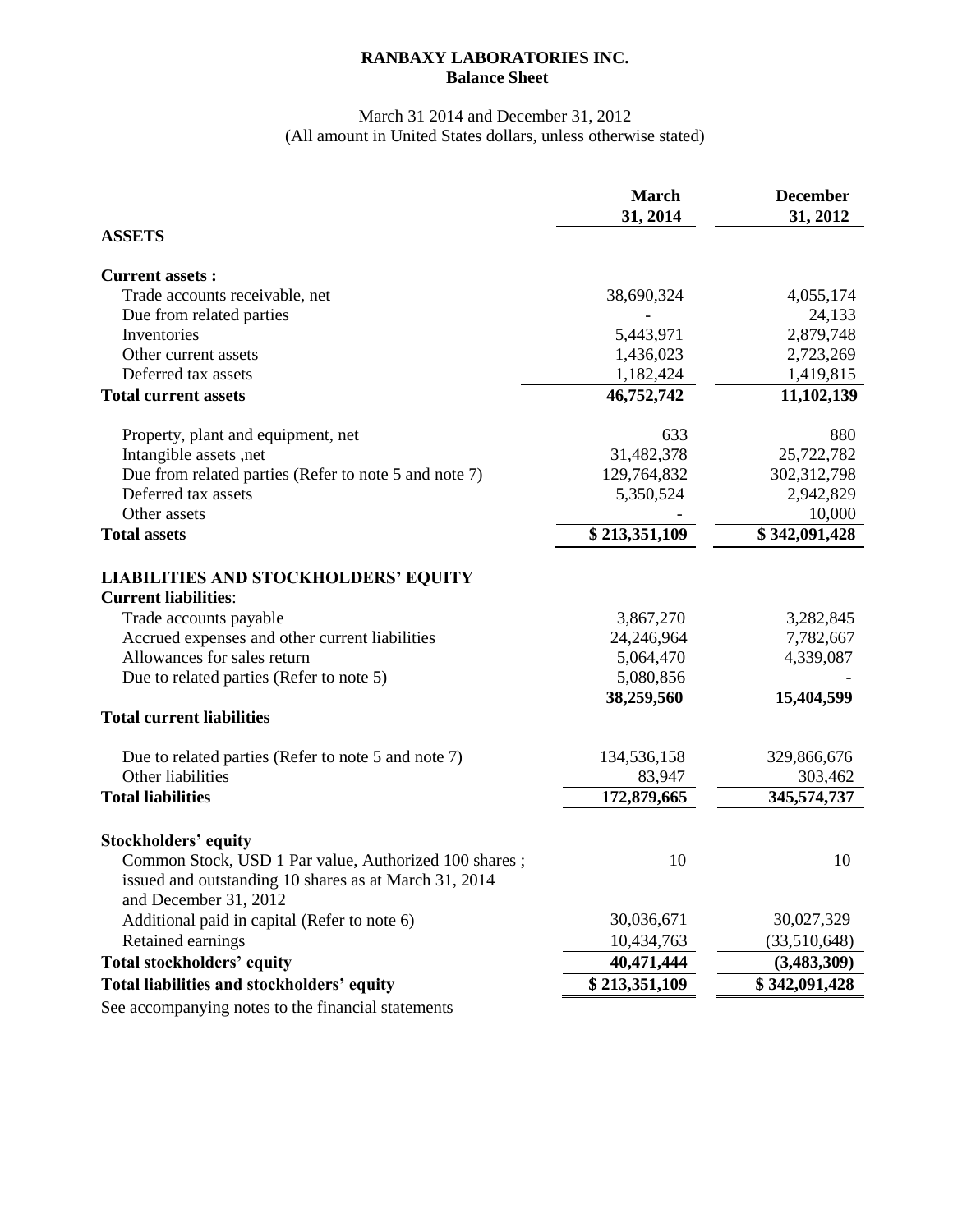# **RANBAXY LABORATORIES INC. Balance Sheet**

#### March 31 2014 and December 31, 2012 (All amount in Indian Rupees, unless otherwise stated)

|                                                                            | <b>March</b><br>31, 2014 | <b>December</b><br>31, 2012 |
|----------------------------------------------------------------------------|--------------------------|-----------------------------|
| <b>ASSETS</b>                                                              |                          |                             |
|                                                                            |                          |                             |
| <b>Current assets:</b>                                                     |                          |                             |
| Trade accounts receivable, net                                             | 2,316,785,892            | 221,594,184                 |
| Due from related parties                                                   |                          | 1,318,743                   |
| Inventories                                                                | 325,986,303              | 157,363,294                 |
| Other current assets                                                       | 85,989,413               | 77,585,519                  |
| Deferred tax assets                                                        | 70,803,828               | 148,812,495                 |
| <b>Total current assets</b>                                                | 2,799,565,436            | 660, 674, 234               |
| Property, plant and equipment, net                                         | 37,904                   | 48,094                      |
| Intangible assets, net                                                     | 1,885,172,335            | 1,405,616,503               |
| Due from related parties                                                   | 7,770,349,222            | 16,519,825,010              |
| <b>Deferred Tax Assets</b>                                                 | 320,390,659              | 160,810,328                 |
| Other assets                                                               |                          | 546,448                     |
| <b>Total assets</b>                                                        | 12,775,515,556           | 18,693,520,617              |
|                                                                            |                          |                             |
| <b>LIABILITIES AND STOCKHOLDERS' EQUITY</b><br><b>Current liabilities:</b> |                          |                             |
|                                                                            |                          |                             |
| Trade accounts payable                                                     | 231,573,067              | 179,390,429                 |
| Accrued expenses and other current liabilities                             | 1,451,914,038            | 425,282,349                 |
| Allowances for sales return                                                | 303,261,662              | 237,108,579                 |
| Due to related parties                                                     | 304,242,874              |                             |
| <b>Total current liabilities</b>                                           | 2,290,991,641            | 841,781,357                 |
|                                                                            |                          |                             |
| Due to related parties                                                     | 8,056,057,365            | 18,025,501,421              |
| Other liabilities                                                          | 5,026,765                | 16,582,643                  |
| <b>Total liabilities</b>                                                   | 10,352,075,772           | 18,883,865,421              |
| <b>Stockholders' equity</b>                                                |                          |                             |
| Common Stock, \$1 Par value, Authorized 100 shares;                        | 314                      | 314                         |
| issued and outstanding 10 shares as at March 31 2014                       |                          |                             |
| and December 31, 2012                                                      |                          |                             |
| Additional paid in capital                                                 | 1,798,603,054            | 1,640,837,650               |
| Retained earnings                                                          | 1,411,810,014            | (1,188,510,235)             |
| Accumulative other comprehensive (loss) income                             | (786, 973, 597)          | (642, 672, 532)             |
| <b>Total stockholders' equity</b>                                          | 2,423,439,784            | (190, 344, 803)             |
| Total liabilities and stockholders' equity                                 | 12,775,515,556           | 18,693,520,617              |
|                                                                            |                          |                             |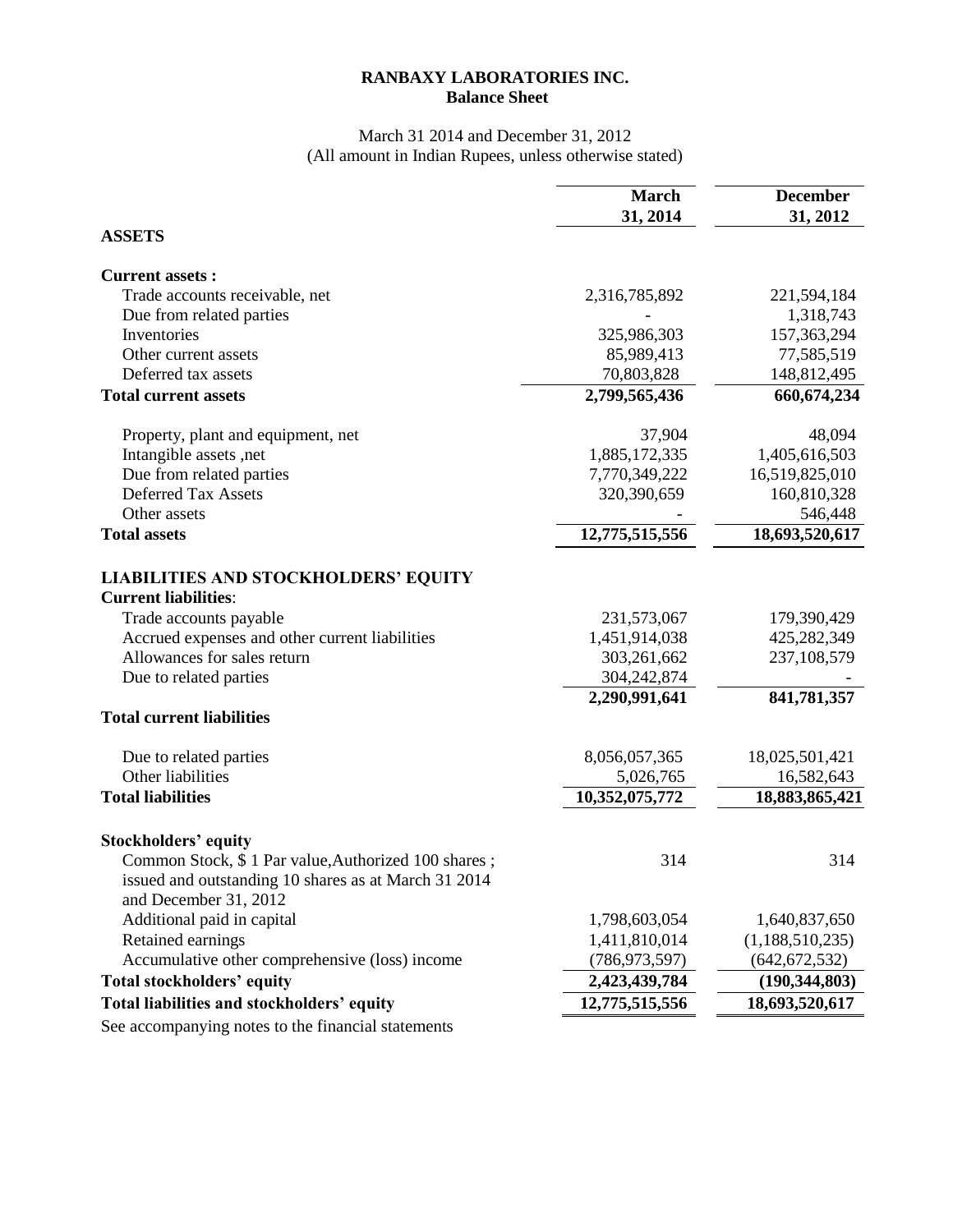## **RANBAXY LABORATORIES INC. Statements of Operations**

# Fifteen months ended March 31, 2014 and year ended December 31, 2012 (All amount in United States dollars, unless otherwise stated)

|                                                                                                                           |                                                  | (As Restated-<br>refer note 4)                   |
|---------------------------------------------------------------------------------------------------------------------------|--------------------------------------------------|--------------------------------------------------|
|                                                                                                                           | <b>Fifteen months</b><br>ended March<br>31, 2014 | <b>Year ended</b><br><b>December</b><br>31, 2012 |
|                                                                                                                           |                                                  |                                                  |
| Net sales (Refer to note 4)                                                                                               | 192,935,799                                      | 30,841,232                                       |
| Other operating income<br><b>Total revenue</b>                                                                            | 550,847<br>\$193,486,646                         | 375,963<br>\$31,217,195                          |
| Cost of goods sold (exclusive of depreciation and<br>amortization)                                                        | 46,671,264                                       | 7,304,416                                        |
| Selling, general and administration expenses (exclusive of<br>depreciation and amortization) (Refer to note 3 and note 4) | 63,305,915                                       | 25,348,745                                       |
| Research and development (exclusive of depreciation and<br>amortization)                                                  | 10,960,690                                       | 2,769,405                                        |
| Depreciation and amortization                                                                                             | 4,240,652                                        | 2,630,239                                        |
| <b>Operating income/(loss)</b>                                                                                            | \$68,308,125                                     | \$ (6,835,610)                                   |
| Income/(loss) before tax                                                                                                  | 68,308,125                                       | (6,835,610)                                      |
| Income taxes expense/(benefit)                                                                                            | 24,362,714                                       | (2,354,031)                                      |
| Net income/(loss)                                                                                                         | 43,945,411                                       | (4,481,579)                                      |
| Retained earnings, beginning                                                                                              | (33,510,648)                                     | (29,029,069)                                     |
| <b>Retained earnings, ending</b>                                                                                          | \$10,434,763                                     | \$ (33,510,648)                                  |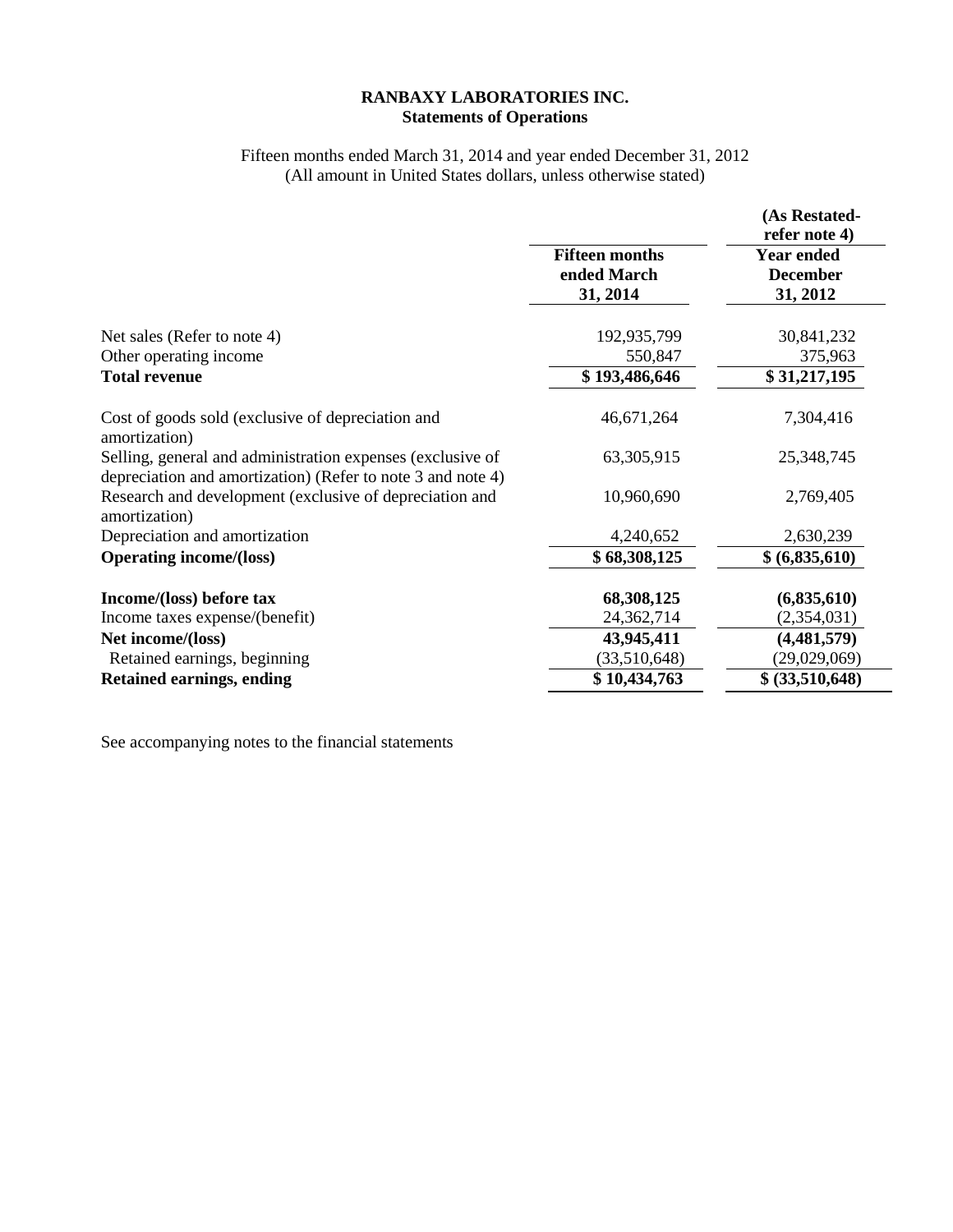## **RANBAXY LABORATORIES INC. Statements of Operations**

# Fifteen months ended March 31, 2014 and year ended December 31, 2012 (All amount in Indian Rupees, unless otherwise stated)

|                                                                                                                |                                                  | (As Restated)                                    |
|----------------------------------------------------------------------------------------------------------------|--------------------------------------------------|--------------------------------------------------|
|                                                                                                                | <b>Fifteen months</b><br>ended March<br>31, 2014 | <b>Year ended</b><br><b>December</b><br>31, 2012 |
| Net sales                                                                                                      | 11,416,319,493                                   | 1,649,263,743                                    |
| Other operating income                                                                                         | 32,594,497                                       | 20, 104, 973                                     |
| <b>Total revenue</b>                                                                                           | 11,448,913,990                                   | 1,669,368,717                                    |
| Cost of goods sold (exclusive of depreciation and<br>amortization)                                             | 2,761,613,229                                    | 390,610,481                                      |
| Selling, general and administration expenses (exclusive of<br>depreciation and amortization) (Refer to note 3) | 3,745,912,130                                    | 1,355,547,861                                    |
| Research and development (exclusive of depreciation and<br>amortization)                                       | 648, 561, 518                                    | 148,096,523                                      |
| Depreciation and amortization                                                                                  | 250,926,154                                      | 140,654,492                                      |
| <b>Operating income/(loss)</b>                                                                                 | 4,041,990,959                                    | (365,540,640)                                    |
| Income/(loss) before tax                                                                                       | 4,041,990,959                                    | (365,540,640)                                    |
| Income taxes expense/(benefit)                                                                                 | 1,441,580,710                                    | 125,884,011                                      |
| Net income/(loss)                                                                                              | 2,600,320,249                                    | (239, 656, 629)                                  |
| Retained earnings, beginning                                                                                   | (1,188,510,235)                                  | (948, 853, 606)                                  |
| <b>Retained earnings, ending</b>                                                                               | 1,411,810,014                                    | (1, 188, 510, 235)                               |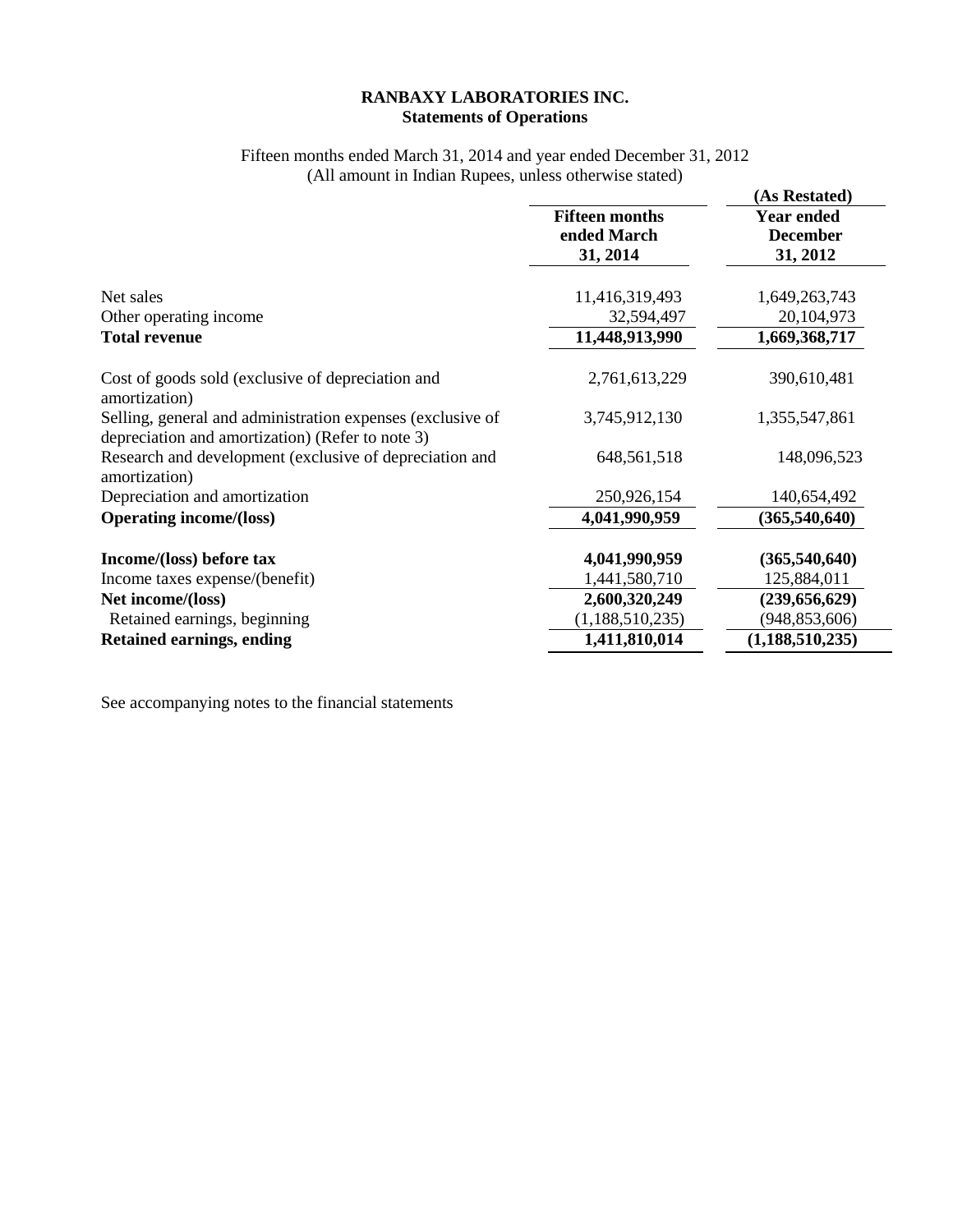## **1) SUMMARY OF SIGNIFICANT ACCOUNTING POLICIES**

#### *(a) Incorporation and history*

Ranbaxy Laboratories Inc. ("the Company or RLI") was incorporated on January 1, 2005 in the State of Florida. It is a wholly-owned subsidiary of Ranbaxy Inc., which is a wholly-owned subsidiary of Ranbaxy (Holdings) U.K. Limited ("RHUK"), which is a wholly owned subsidiary of Ranbaxy Holdings (Netherlands) BV ("RNBV"), which in turn is a wholly owned subsidiary of Ranbaxy Laboratories Limited ("an intermediate holding company") ("RLL"). RLL is a subsidiary of Daiichi Sankyo Company Limited, Japan, which is also the ultimate holding company. The Company is a distributor of branded and prescription pharmaceuticals. The Company obtains its products from its affiliates, RLL and third parties. The Company conducts its operations from a distribution facility in Jacksonville, Florida and sells to customers throughout the United States of America ("USA"). The Company distributes its products pursuant to rights obtained through Abbreviated New Drug Application ("ANDA") approvals in USA, licensing rights obtained from RLL and third parties. The Company"s products are subject to the regulatory approval of the United States Food and Drug Administration ("US FDA").

#### *(b) Basis of accounting*

The financial statements have been prepared in accordance with the recognition and measurement principles of US generally accepted accounting principles (US GAAP) and include only the following:

- Balance Sheet as at March 31 2014, and December 31, 2012;
- Statement of Operations for the fifteen months period ended 31 March 2014 and twelve months period ended 31 December 2012 ; and
- Significant accounting policies and related notes to the financial statements, to the extent considered required by the managemet.

These financial statements have been prepared for the limited purpose of the information and use of the management of RLL within India and hence contain only limited disclosures. Accordingly, certain disclosures (including Statement of Cash Flows and Statement of Changes in Stockholders" Equity and Comprehensive Income/Loss) that are required to present fairly the financial statements in conformity with US GAAP have been omitted.

The financial year of the Company has been changed from January-December to April-March effective 01 April 2014. In view of this, the current financial year of the Company is for a period of 15 months i.e. 01 January 2013 to 31 March 2014 ('current period') and, accordingly, the figures for the current period are not comparable with figures for the year ended 31 December 2012 ("previous year") presented in the statement of operations and related notes.

#### *(c) Use of estimates*

The preparation of financial statements in conformity with "basis of accounting" as discussed in 1(b) above requires the management to make estimates and assumptions that affect the reported amounts of assets and liabilities and disclosure of contingent assets and liabilities at the date of the financial statements and the results of operations during the reporting period. The Company"s most significant estimates relate to the determination of sales return and allowances for accounts receivables, accrued liabilities, valuation of inventory balances, intangible assets and other long lived assets for impairment and deferred tax. The management believes that the estimates used in the preparation of the financial statements are prudent and reasonable. Actual results could differ from these estimates. Appropriate changes in estimates are made as management become aware of changes in circumstances surrounding the estimates. Any change in estimates is recognized prospectively.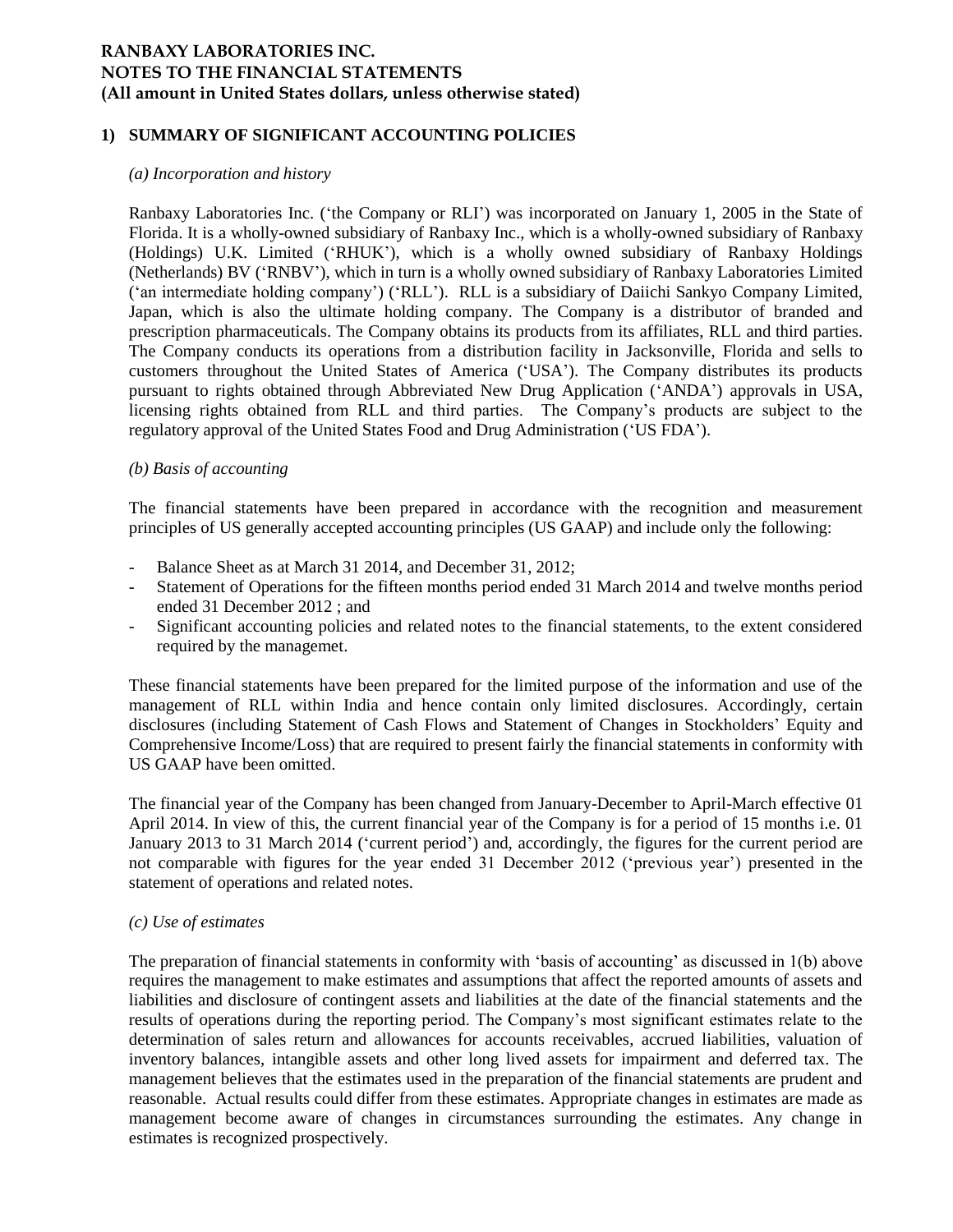#### *(d) Functional currency*

Operations of the Company are carried out in USA and accordingly, functional currency of the Company is determined as U.S. Dollar ('USD' or '\$').

#### (e) *Revenue recognition*

Revenue is earned when persuasive evidence of an arrangement exists, delivery has occurred, the seller"s price to the buyer is fixed or determinable, and collectability is reasonably assured. The Company records revenue from product sales when title and risk of ownership have been transferred to the customer, which is typically upon delivery to the customer.

Revenues are shown net of applicable cash discounts, volume discounts, rebates, chargebacks, expense incurred towards patient coupons and other credits/allowances as applicable.

Allowances for sales return are estimated and provided for in the year of sales. Such allowances are made based on the historical trends. The Company has the ability to make a reasonable estimate of the amount of future returns due to large volumes of homogeneous transactions and historical experience with similar types of sales of products. In respect of new products launched or expected to be launched, the sales returns are not expected to be different from the existing products as such products relate to categories where established products exist and are sold in the market. Further, the Company evaluates the sales returns of all the products at the end of each reporting period and necessary adjustments, if any, are made.

A chargeback represents an amount payable in the future to a wholesaler for the difference between the invoice price paid to the Company by a wholesaler for a particular product and the negotiated contract price that the wholesaler pays for that product. The Company estimates the amount of expected chargeback primarily based on historical experience regarding expected wholesaler inventories and current contract prices.

The Company has a patient coupon programme in relation to its certain products. These patient coupons enable the eligible customers to avail a discount at the time of dispensing of prescriptions and the related cost of such patient coupons is borne by the Company. Such discount is estimated based on historical experience including usage of such coupon by the eligible customers and is netted off from revenue. Also refer to note 4.

When the Company received advance payments from customers for sale of products, such payments are reported as advances from customers until all conditions for revenue recognition are met.

## *(f) Inventories*

Inventories consist of traded goods which are stated at the lower of cost and market value. The cost of purchased goods is determined using their 'moving weighted average' cost. A write down of inventory to the lower of cost and market value at the close of a fiscal period creates a new cost basis and is not marked up based on changes in underlying facts and circumstances. Inventories are reviewed on a periodic basis for identification and write-off of slow moving and obsolete inventory. Such write-downs, if any, are included in the cost of goods sold.

#### *(g) Other current assets*

Other current assets comprises prepaid expenses, prepaid insurance, advance to suppliers, deposits with suppliers etc.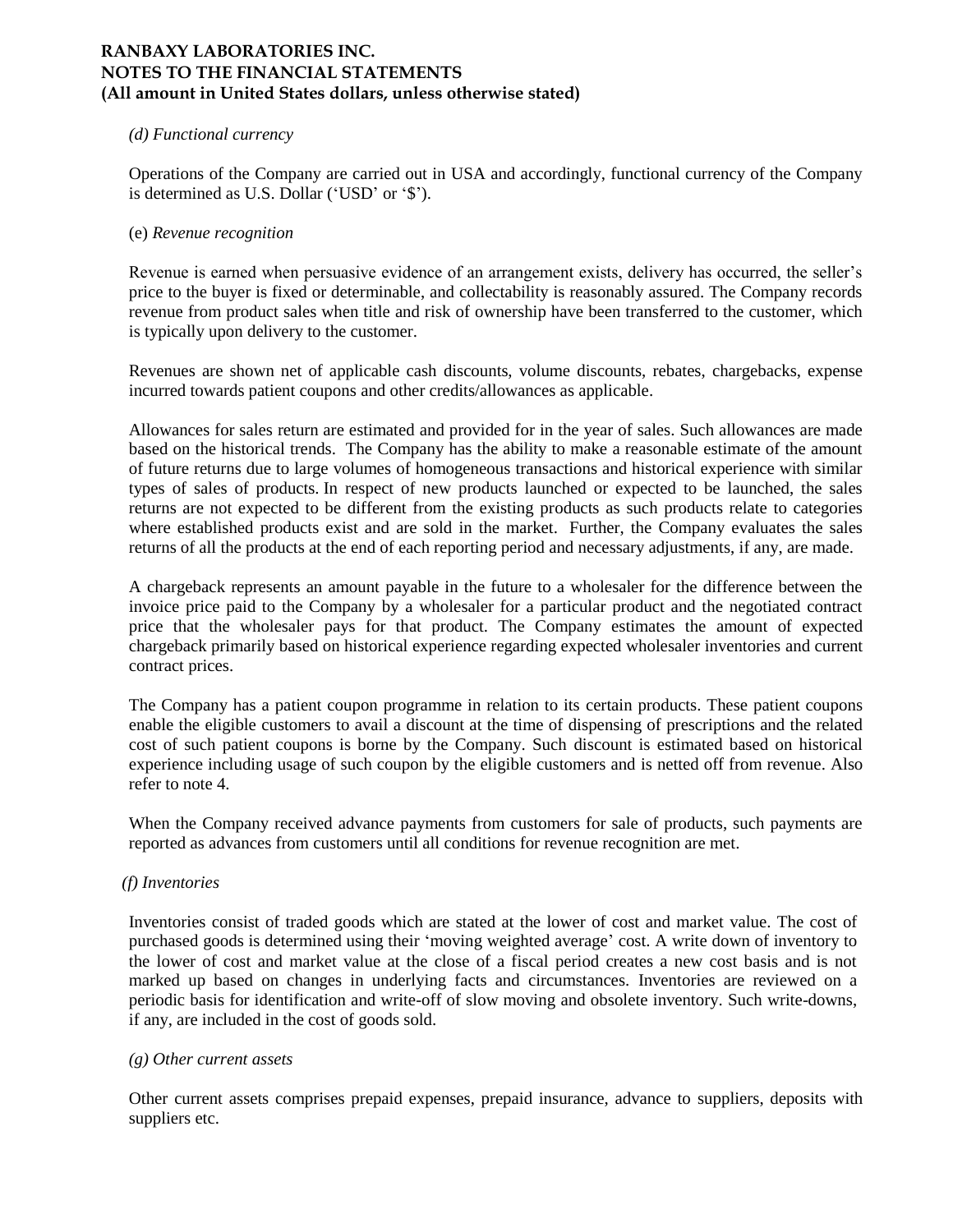#### *(h) Shipping and handling expenses*

Shipping and handling expenses incurred to transport products to customers are included in selling, general and administrative expenses.

#### *(i) Research and development expenses*

Revenue expenditure on research and development is expensed as incurred. Capital expenditure incurred on equipment and facilities that are acquired or constructed for research and development activities and having alternative future uses is capitalized as tangible assets when acquired or constructed.

#### *(j) Property, plant and equipment*

Property, plant and equipment are stated at cost less accumulated depreciation and impairment. The Company depreciates property, plant and equipment over the estimated useful life using the straight-line method. Upon retirement or disposal of assets, the cost of the asset and the related accumulated depreciation and impairment are eliminated from the accounts and the resulting gain or loss is credited or charged to statement of operations.

The estimated useful lives of assets are as follows:

| Office equipment       | 8 years |
|------------------------|---------|
| Furniture and fixtures | 8 years |

Expenditure for repairs and maintenance is expensed as incurred. Expenditure for major renewals, betterments and additions are capitalized.

#### *(k) Intangibles*

Intangible assets are amortized over their respective individual estimated useful lives in proportion to the economic benefits consumed in each period. The estimated useful lives of the intangible assets are as follows:

| Licenses          | 10 to 15 years |
|-------------------|----------------|
| <b>Trademarks</b> | 15 years       |
| Technical knowhow | 15 years       |
| Software          | 4 years        |

The estimated useful life of an identifiable intangible asset is based on a number of factors including the effects of obsolescence, demand, competition and other economic factors (such as the stability of the industry, and known technological advances) and the level of maintenance expenditures required to obtain the expected future cash flows from the asset.

#### *(l) Impairment of long-lived assets*

Long-lived assets and finite life intangibles are reviewed for impairment whenever events or changes in business circumstances indicate that the carrying amount of assets may not be fully recoverable. Each impairment test is based on a comparison of the undiscounted cash flows expected to be generated from the use of the asset to its recorded value. If impairment is indicated the asset is written down to its fair value. Long-lived assets, to be disposed are reported at the lower of the carrying value or fair value less cost to sell.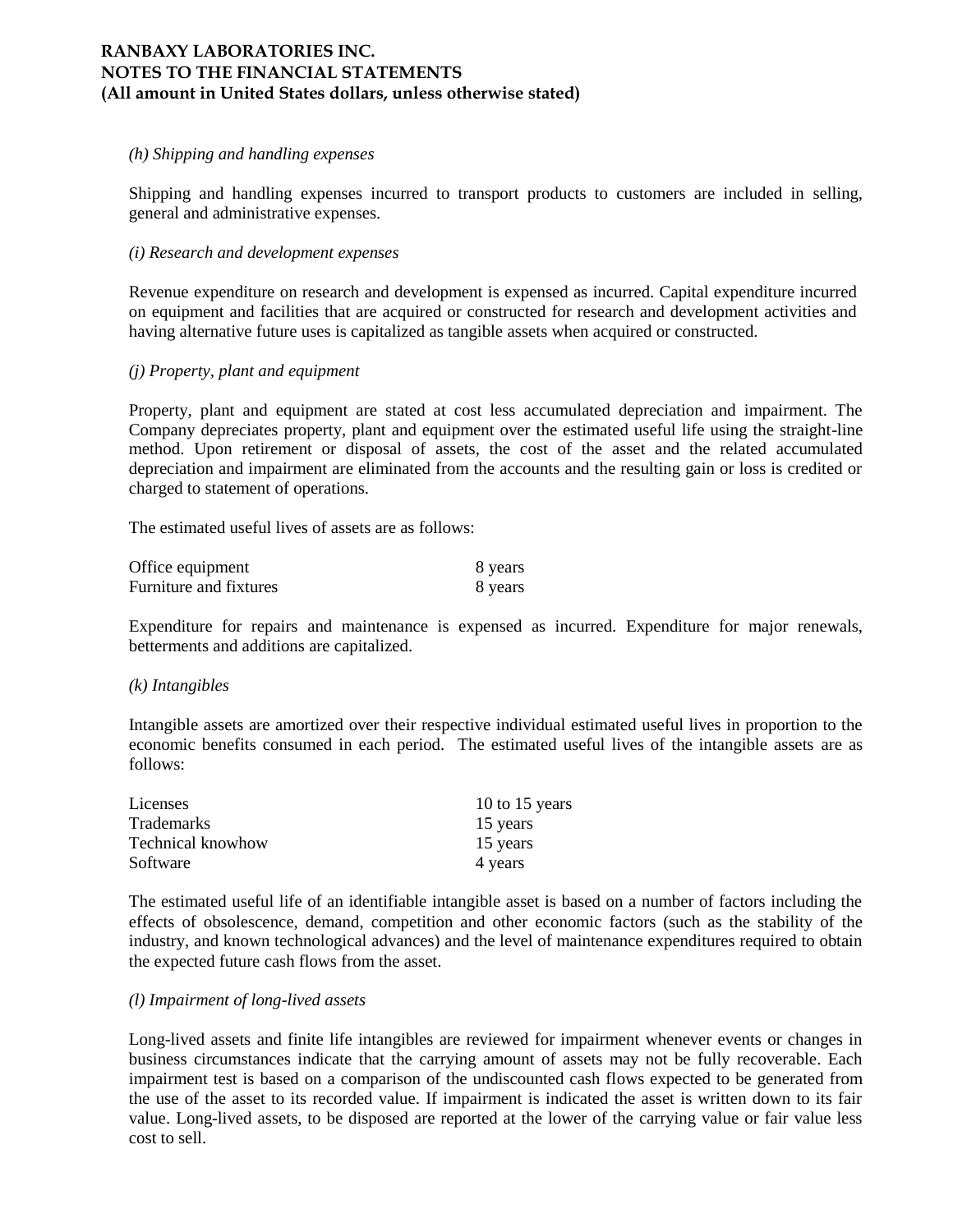## *(m) Employee benefit plan*

The Company participates in a retirement plan under Section 401(k) of the Internal Revenue Code ("Code") covering substantially all eligible employees. The plan allows for employees to defer up to 15% of their annual earnings (within limitations prescribed in the code) on a pre-tax basis through voluntary contributions to the plan. The plan provides that the entity can make optional contributions in an amount up to the maximum allowable by Section 404 of the Code. The contribution of the Company are recognised as an expense as incurred.

#### *(n) Income taxes*

Ranbaxy Inc., the Parent company files a consolidated federal tax return including income/ losses of its subsidiaries. The tax expense / benefit has been allocated to respective entities using separate return method and the amount payable/ (receivable) is included in due to / due from related parties in the financial statements.

Under the separate return method, the current charge for income taxes is calculated in accordance with the relevant tax regulations applicable to the Company. Deferred tax assets and liabilities are recognized for the future tax consequences attributable to temporary differences between the financial statement carrying amounts of existing assets and liabilities and their respective tax bases and operating loss carry forwards.

Deferred tax assets and liabilities are measured using enacted tax rates expected to apply to taxable income in the years in which those temporary differences are expected to be recovered or settled. The effect on deferred tax assets and liabilities of a change in tax rates is recognized in the period that includes the enactment date. The measurement of deferred tax assets is reduced, if necessary, by a valuation allowance of any tax benefits of which future realization is uncertain at consolidated level.

Uncertain tax positions are recognized and measured using the two step approach. The first step is to evaluate the tax position for recognition by determining, based on technical merits, that the position will be sustained upon examination. The second step is to measure the tax benefit as the largest amount of the tax benefit that is greater than 50% likely of being realized upon settlement. Interest and penalities related to unrecognized tax benefits is included income taxes expense/ benefits for the period.

## *(o) Stockholder's Equity*

Holders of common stock are entitled to one vote per share, and to receive dividends and, upon liquidation or dissolution, are entitled to receive all assets available for distribution to stockholders. The holders have no preemptive or other subscription rights and there are no redemption or sinking fund provisions with respect to such shares.

# **2) CONTINGENCIES AND COMMITMENTS**

The Company is involved in lawsuits, claims and proceedings, which arise in the ordinary course of business. While the amounts claimed may be substantial, the ultimate liability is not currently determinable because of considerable uncertainties that exist. Therefore, it is possible that results of operations or liquidity in a particular period could be materially affected by certain contingencies. However, based on facts currently available, management believes that the disposition of matters that are pending or asserted will not have a material adverse effect on the financial statements.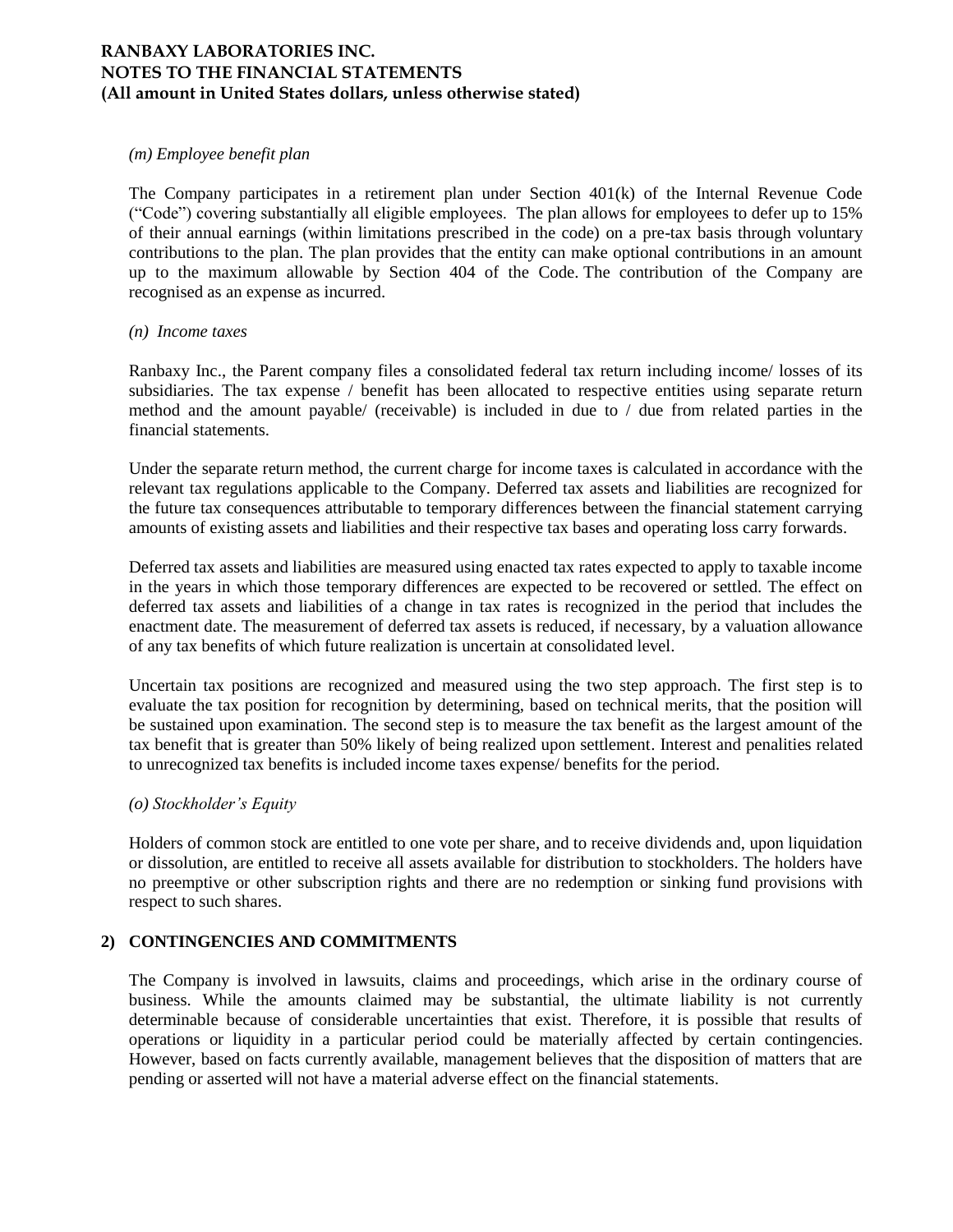# **3) SETTLEMENT WITH US DOJ**

During the current period, RLL Group has negotiated and settled with the Department of Justice of USA ("US DOJ") for resolution of civil and criminal allegations on 13 May 2013 as per the decree of the court of Maryland. RLL had recorded a provision of USD 500,000,000 [INR 26,595,744,681] in the year ended 31 December 2011, to cover all civil and criminal liabilities. The settlement of this liability (along with related interest and other cost) in compliance with the terms of settlement was subject to regulatory/statutory provisions. The above mentioned decreetal amount of liability has been paid by the US fellow subsidiaries of the Company including Ranbaxy Pharmaceuticals Inc.('RPI'), a limited risk distributor. Under the said agreement of distribution, RPI has invoked indemnity for itself and inter alia its affiliates. The settlement amount has, accordingly, been apportioned between RLL and its US subsidiaries. Accordingly, accounting adjustments arising from apportionment of the total settlement amount between RLL and its US subsidiaries, including the impact of apportionment on provision for taxation, have been carried out and therefore USD 26,100,000 [INR 1,544,378,698] was apportioned to the US subsidiaries of which USD 3,400,000 [INR 218,934,911] has been allocated to the Company and is included under selling, general and administrative expenses.

## **4) RESTATEMENT OF PREVIOUS YEAR**

During the current period, considering the nature of the expense towards patient vouchers, the management reassessed its accounting policy with regard to presentation thereof and considered it more appropriate, based on substance over form principle, to net off the said expense against net sales as compared to including it in selling, general and administration expense till the previous year. Accordingly, an amount of USD 5,789,334 [INR 309,590,053] representing expense incurred towards such patient vouchers in the previous year has been netted off from net sales of the previous year with a corresponding adjustment to selling, general and administration expense in order to conform to current period presentation. Accordingly, the balances for the year ended 31 December 2012, of net sales and selling, general and administration expense have been restated to USD 30,841,232 [INR 1,649,263,743] and USD 25,348,745 [INR 1,355,547,861] respectively (from USD 36,630,566 [INR 1,958,853,797] and USD 31,138,079 [INR 1,665,137,914] respectively as reported in previous year). This restatement has no impact on the net loss in the previous year and on the retained earnings as at the end of previous year.

## **5) DUE TO/ FROM RELATED PARTIES**

During the current period, the subsidiaries of the Parent company have agreed to offset their respective receivable and payable balances and accordingly the resultant net receivable/ payable from the respective subsidiaries has been included under due from/to related parties in the financial statements as at 31 March 2014.

## **6) SHARE BASED COMPENSATION**

During the current period, the Company has recorded stock option expense of USD 9,342 [INR 552,781] (previous year USD 7,248 [INR 387,594]) with a corresponding credit to the additional paid in capital.

## **7) INCOME TAX PAYABLE**

The liability towards income tax payable amounting to USD 13,366,505 [INR 800,389,521] (previous year income tax receivable of USD 13,156,433 [INR 718,930,765]) is included under due to/due from related parties (non - current) as at the balance sheet date. Also refer to note 1(n).